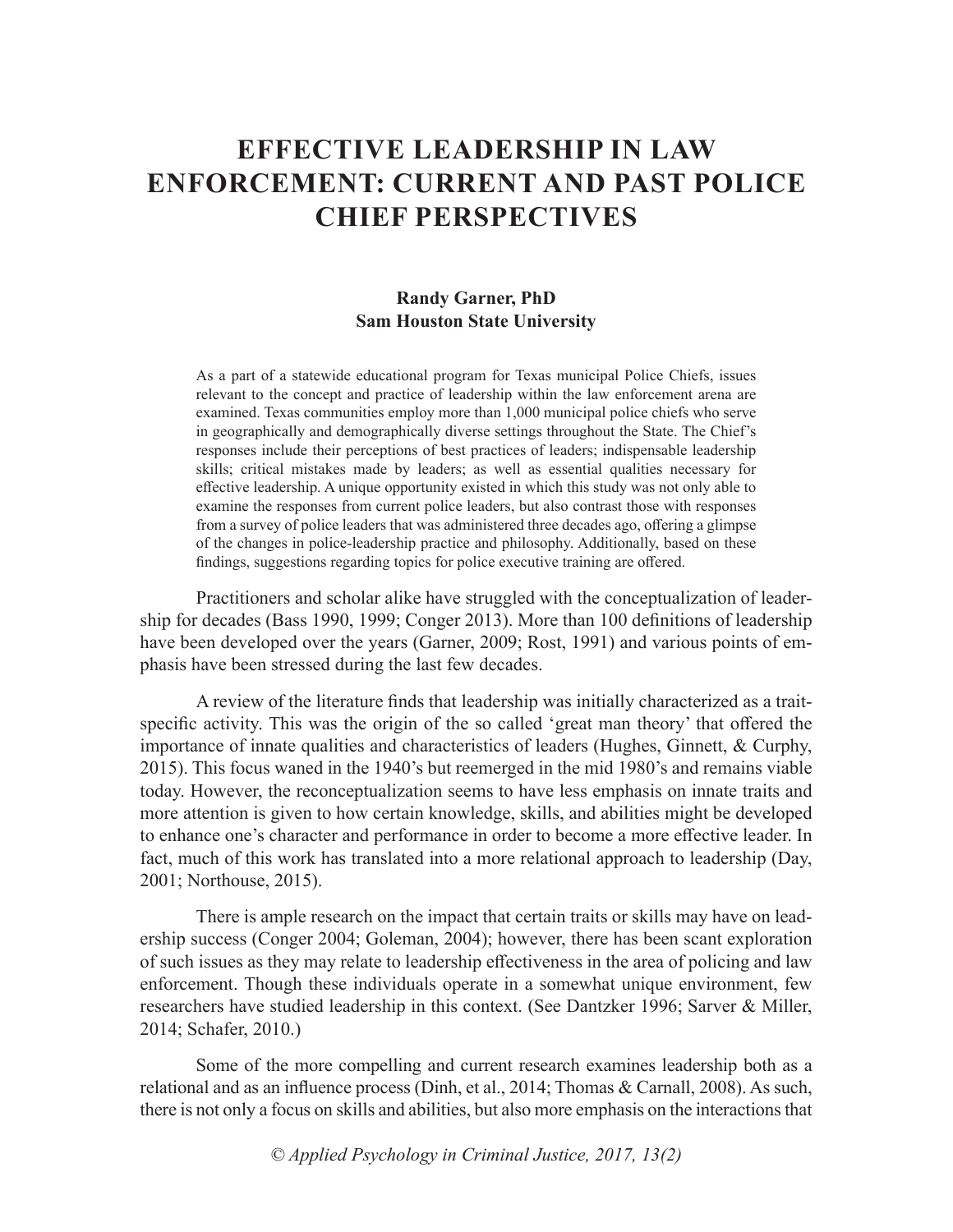occur between leaders and followers. Unlike times past, the examination of successful leadership explores not just the leader, but also the situational components and the importance of the followers involved in the leadership dynamic (Hughes, Ginnett, & Curphy, 2015).

The present study examines various attitudes that law enforcement executives have regarding leadership effectiveness. Specifically, issues related to trait or skills theory are considered (Bass, 1990, 1999; Zaccaro, Kemp, & Baden, 2004), as well as opinions associated with diverse aspects of the leadership environment. Additionally, a unique opportunity existed to mirror a similar survey administered to police executives three decades earlier (Garner, 1988). As a result, there was an ability to not only consider the attitudes and opinions of those currently in leadership positions in law enforcement, but also how those opinions may have changed over time. Leadership today occurs in a much different environment than it did 30 years ago. Technology, legal issues, social norms, and cultural expectations are just a few of the areas that have seen dramatic change over these last three decades (McCall, 2004; Rowe, 2006; Schafer, 2009, 2010; Stamper, 1992). Each of these can have an impact on a leaders approach and philosophy in how they accomplish their role.

#### **METHOD**

#### *Participants*

Individuals attending a week-long training program for Texas Police Chiefs were recruited to participate in this effort. The training cycle occurs over a two-year period, with individuals attending one of the twelve week-long sessions offered during the two-year cycle. (The curriculum is the same for all participants.) More than 1,000 individuals are involved in this training and surveys were collected from 869 law enforcement leaders. The respondents were typically male, with a college degree, and over the age of 40. Participant characteristics are found in Table 1.

| Age                             |                    |          |
|---------------------------------|--------------------|----------|
|                                 | Less than 40       | 14%      |
|                                 | 40 to 59           | 75%      |
|                                 | 60 and Above       | 10%      |
| <b>Education/Highest Degree</b> |                    |          |
|                                 | High School        | 19%      |
|                                 | Some College       | $15.6\%$ |
|                                 | Assoc. Degree      | $16.5\%$ |
|                                 | BS-BA              | 25.5%    |
|                                 | <b>Grad Degree</b> | 16.2%    |
| Gender                          |                    |          |
|                                 | Male               | 93%      |
|                                 | Female             |          |

Table 1. Participant Characteristics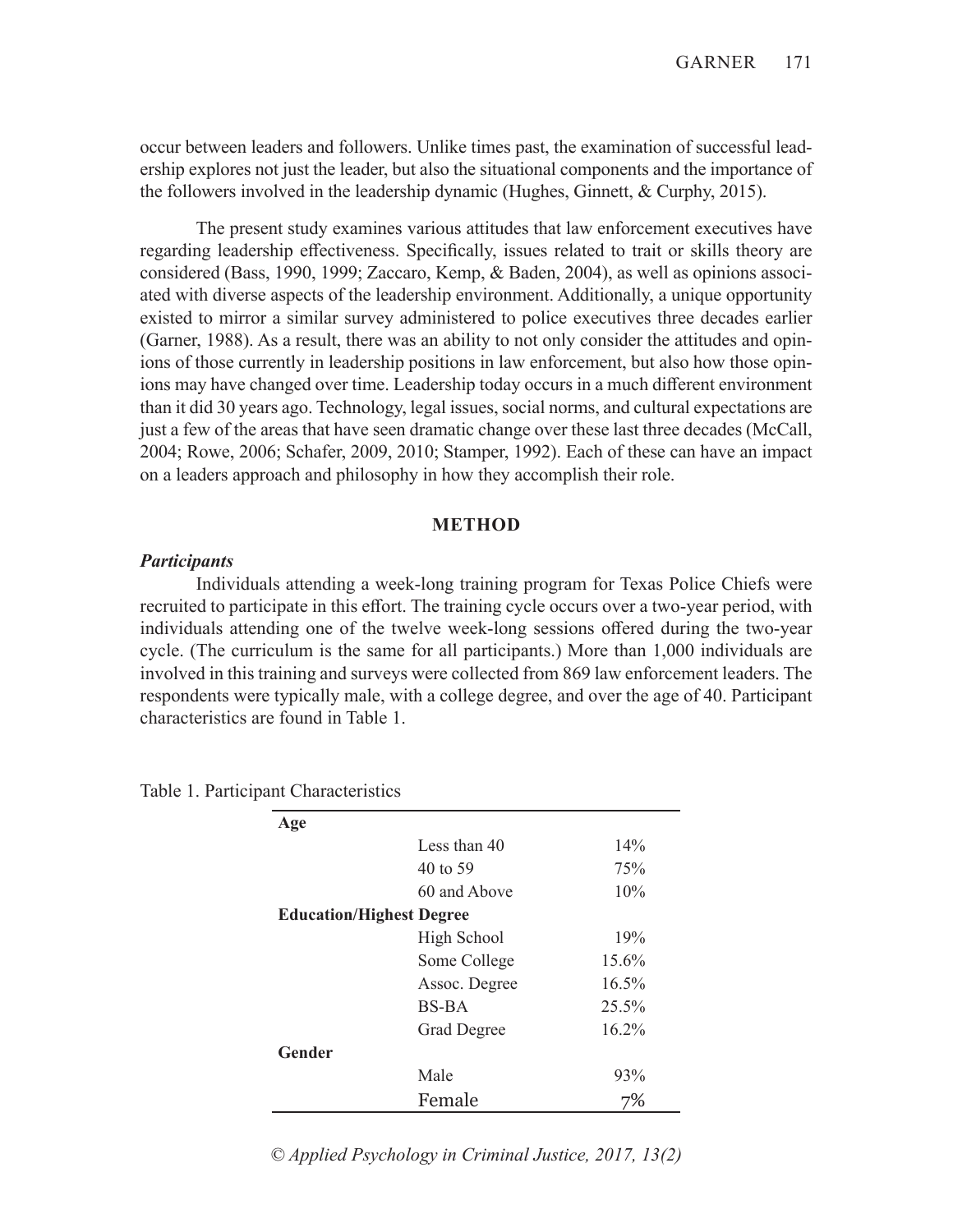#### *Materials*

Participants were provided with an open-ended survey that identified several issues related to leadership characteristics, leader traits/skills, and matters regarding leadership effectiveness. The instrument was modeled after a previous survey of police leaders conducted in 1987 by the Houston-Harris County Mental Health Association (Garner, 1988). Though some of the questions may not have been a preferred choice in wording or form, the fidelity of the original survey was maintained in order to take advantage of the unique opportunity to contrast results from a similar population of participants that occurred nearly three decades prior.

The survey items were all open-ended and included the following questions:

- 1. "Please identify a person living or dead that exemplifies strong leadership to you. Please indicate why you made this selection."
- 2. "Please list several Leadership Characteristics/Qualities that are most appreciated. (What qualities or characteristics do strong/good leaders possess?)"
- 3. "What are some of the most important SKILLS that a leader possesses?"
- 4. "When faced with adversity, an effective police leader ..."
- 5. "To improve teamwork, an effective police leader \_\_\_\_\_\_\_\_\_\_\_."
- 6. "When explaining a concept an effective leader ..."
- 7. "Employees respect a true leader because \_\_\_\_\_\_\_\_\_\_\_\_\_\_\_."
- 8. "The more you know about the better manager or leader you can be."
- 9. "A safe assumption about employees is that they are all\_\_\_\_\_\_\_\_\_\_\_\_\_\_\_\_\_."
- 10. "As a leader, a good practice is to listen for  $\cdots$
- 11. "When someone is criticizing you, the worst possible response is:  $\overline{\phantom{a}}$
- 12. "As a police leader/chief what advice has served you well?"
- 13. "As a police leader/chief what was the worst advice you received?"
- 14. "What are the biggest mistakes that police leaders/chiefs make when it comes to discipline?"
- 15. "What do you know now that you wished you knew before becoming a police leader/chief?"

*© Applied Psychology in Criminal Justice, 2017, 13(2)*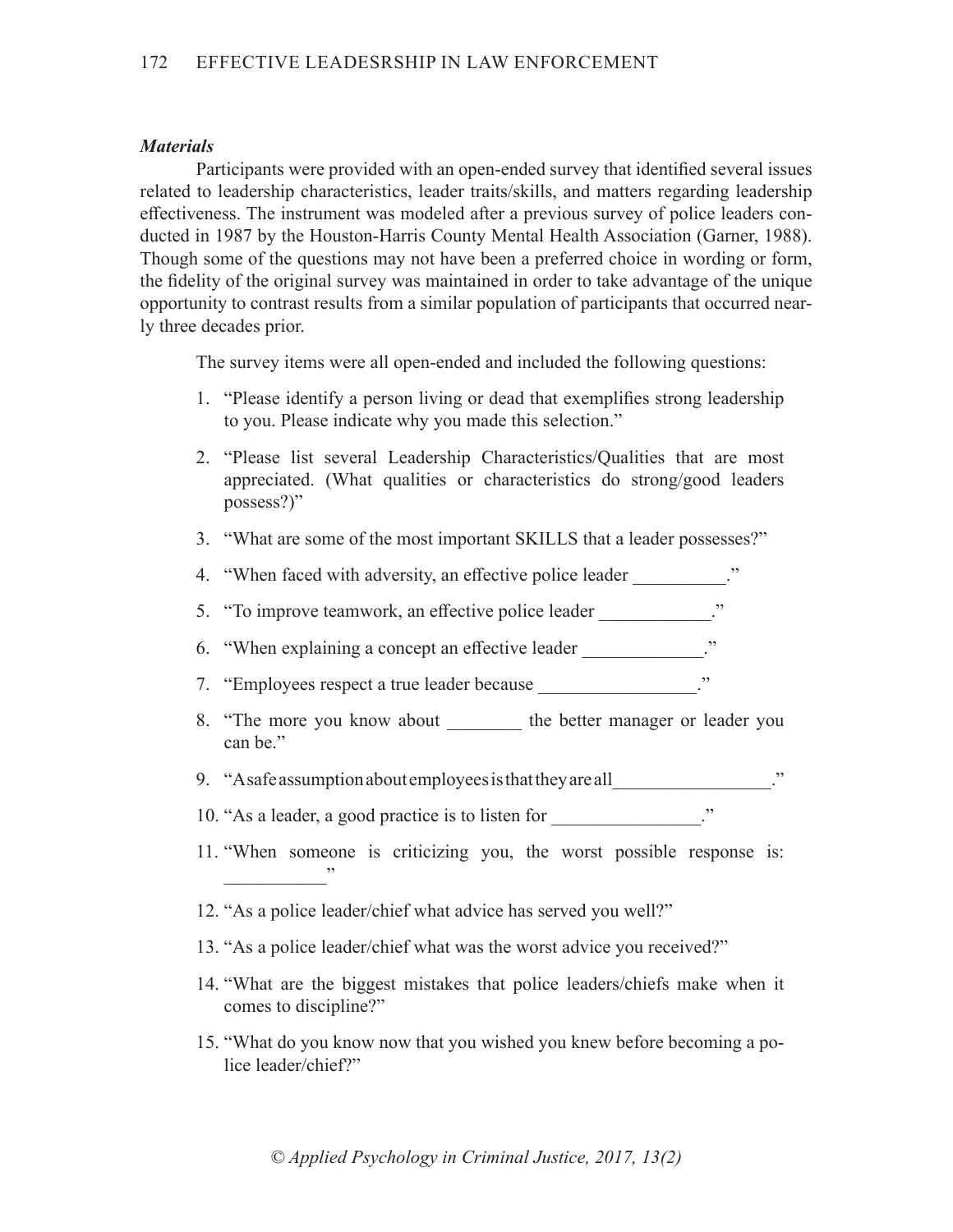#### *Procedures*

Participants were provided with an informed consent agreement and were asked to complete a series of 15 question items that assessed various thoughts and opinions about leadership traits, skills, and circumstances. Participation was anonymous, optional, and no individual or personally identifying information was collected. The survey was part of an exercise in a session related to executive leadership. Participants were asked to carefully reflect on each item and to be as forthcoming as possible in their response. Responses were analyzed for concurrent categorization in order to establish topical themes and groupings that best represented various response to the questions. Individual statements were assessed and coded for inclusion into those identified categories when appropriate. For example, a response of "honesty," "integrity" "keeping ones word" were all classified in the response category labeled "Honesty."

#### **RESULTS**

To remain consistent with the data reported in the original survey, the top responses from each of the following questions are provided. For ease of reporting and comparison, each question item is identified and general responses from both the current and historic administration of the survey are presented.

## **Q1: "Please identify a person living or dead that exemplifies strong leadership to you. Please indicate why you made this selection."**

The current (T2: Time 2) responses were similar to those identified in the previous (T1: Time 1) administration of the survey and fell into three broad categories: Political/Military Leaders (32%); Family Members (25%); and Religious Figures (6%). Other lesser-cited responses included actors, sports figures, and activists. Because of the wide variation, this question was not identified as being particularly meaningful in the current context. However, it did demonstrate a level of response consistency between the three-decade long administrations.

## **Q2: "Please list several Leadership Characteristics/Qualities that are most appreciated. (What qualities or characteristics do strong/good leaders possess?)"**

Again, with this question, the responses were remarkably similar across the timeframe. In both administrations of the survey, "Honesty" is identified as the most significant leadership characteristic (70.2% T2: current; 70% T1: previous). In the current survey the remainder of the top five identified qualities that are most appreciated in a leader were: Competence (62%), Vision (58%), Compassion/Empathy (41%), and Inspiring Others (21%). The previous survey (T1) found the following (in addition to the first place category of Honesty): Competence (77%), Fair/Fair-Minded (58%), Vision/Forward-Looking (33%), and Courage (23%).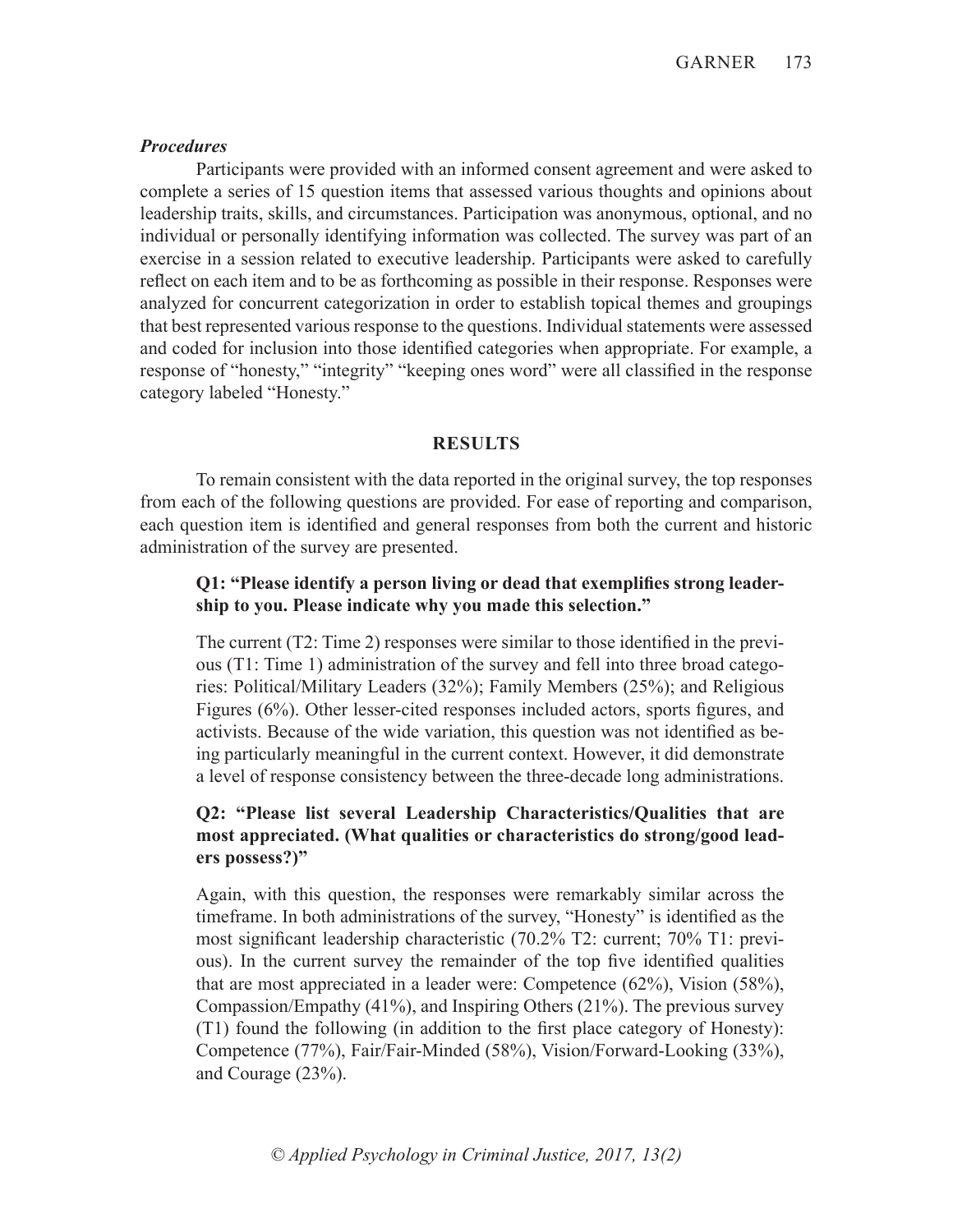### **Q3: "What are some of the most important SKILLS that a leader possesses?"**

Both the current and previous surveys find Communication (88% T2; 73% T1) to be the most cited skill needed by a leader. The T2 survey identified the remainder of the top five skills as: Delegation (32%), Handing Criticism/ Conflict/Difficult Conversations (31%), and Goal Setting (12%). The T1 survey identified Stress Management (42%), Technical Competence (29%), Delegation  $(19\%)$ , and Dealing with Punishment  $(17\%)$  as the remaining factors of importance.

#### **Q4: "When faced with adversity, an effective police leader**  $\cdot$ **"**

The top responses to this question item by the T2 (recent) police leadership participants identified the following: "Stays/Calm," "Reflective," "Takes Necessary Action," "Stays Positive," and "Solicits Input." The T1 survey offered these responses: "React Assertively," "Responds Quickly," and "Takes Action." It is with this question that a difference begins to emerge that is likely best described by a changed leadership climate—one that is different from what existed 30 years prior. The focus today seems to be more measured and reflective. The emphasis in the 1980's was toward a quick response to an identified adverse situation.

#### **Q5: "To improve teamwork, an effective police leader \_\_\_\_\_\_\_\_\_\_\_\_."**

The top responses from the T2 group identified the following top elements: "Seeks Involvement/Input," "Communicates Effectively," "Delegates Appropriately," "Meets with Groups/Individuals," "Gives Credit/Praise.' The T1 group was more focused on taking charge, as their top responses were: "Identify Team Leaders," "Provide Direct Guidance," and "Avoid Delegation" (of critical issues). Kuykendall and Unsinger (1982) found a similar focus of police leaders of this era in their study of police leadership styles. Police leaders in this time were more likely to avoid seeking input and avoided delegation as both were viewed as risky. Burns and Shuman (1988) similarly found that Police Chiefs during this time may have desired more participative organizations, however, in that climate it was described more as Benevolent–Authoritative.

#### **Q6: "When explaining a concept an effective leader \_\_\_\_\_\_\_\_\_\_\_\_\_."**

The T2 group identified a focus on ensuring effective communication and a heightened importance on taking responsibility for message communication. Their top responses included, "Makes it Simple/Simplifies," "Offers Examples," "Makes it Relevant," and "Relates it to Goals/Mission." The T1 respondents offered the following: "Simplifies it," "Speaks to Get Understanding," and "Makes Sure the Message is Understood."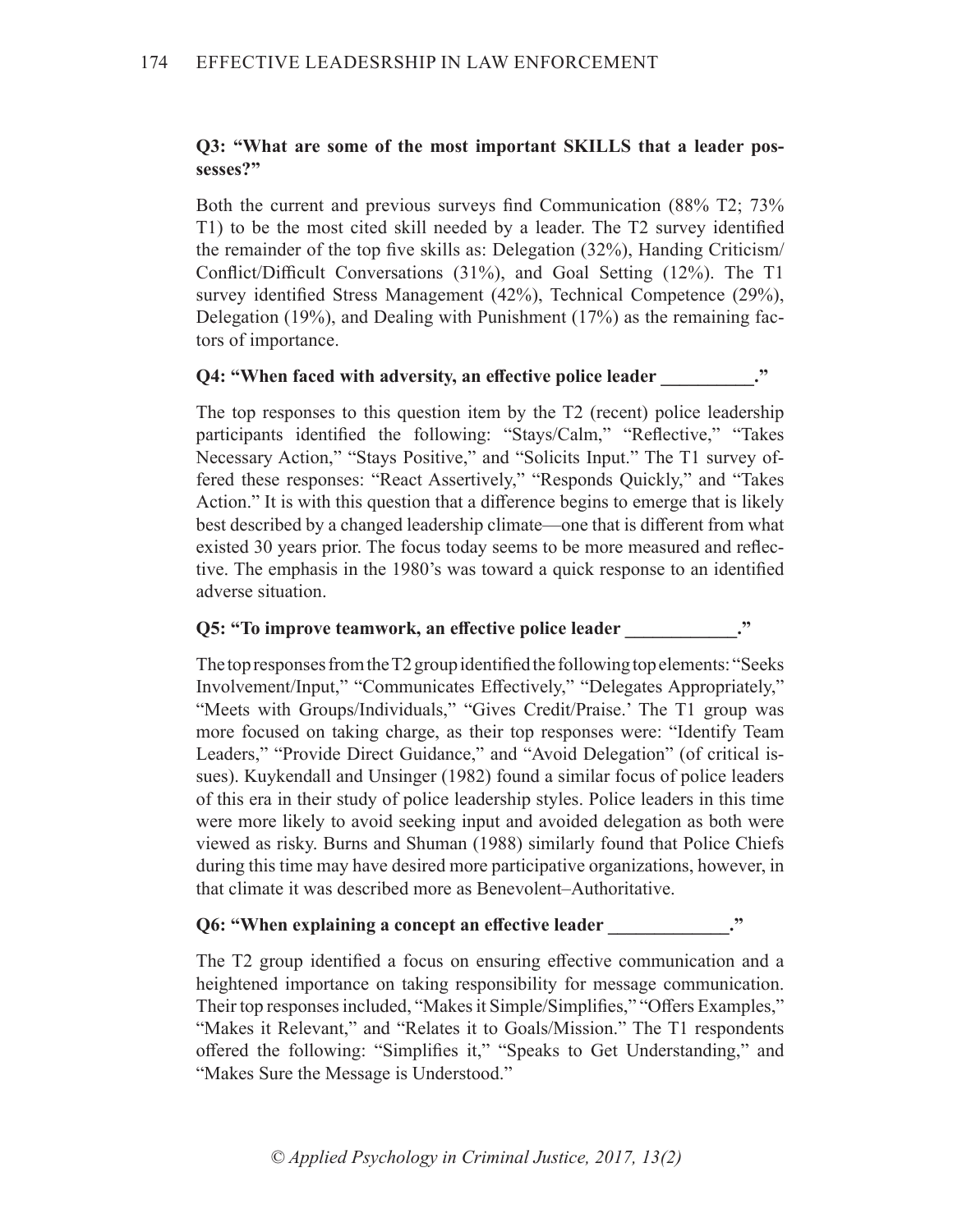# **Q7: "Employees respect a true leader because they**

The T2 Group identified the following top characteristics: "Honest/Fair/Have Integrity," "Lead by Example," "Are Knowledgeable/Competent," "Display Empathy," and "Walk the Talk." Similarly, the T1 group identified "Honest and Knowledgeable" in their top responses; however, they also identified the following: "Are Tough," "Are Feared," and "Run a Tight Ship." Here again, we see a historical cultural influence in a more directed focus that demanded compliance in the past and a more humanistic focus today.

# **Q8: "The more you know about the better manager or leader you can be."**

This was one of the most dramatic difference noted. The T2 group's top responses were: "Human Behavior," "Your Employees," "Yourself," and "Interpersonal Skills." The T1 group had a much different mindset or focus on this question as their top responses were: "Policy," "Procedure," The Law/Rules" and "Politics." Glaringly absent was the more humanistic approach identified in the T2 group.

# **Q9: "A safe assumption about employees is that they are all\_\_\_\_\_\_\_\_\_\_\_."**

The T2 group identified: "Human," "Different," and "Focused on Themselves" in their top responses to this question. The T1 group identified "Human/People," "Focused on Themselves," and "Need More Training."

# **Q10: "As a leader, a good practice is to listen for \_\_\_\_\_\_\_\_\_."**

There was great agreement from both groups on this question. Both T1 and T2 identified the following in their top responses: "Feedback," "Disagreement," and "Understanding/They are Getting It." This demonstrates the view that effective leaders must be attuned to their audience.

# **Q11: "When someone is criticizing you, the worst possible response is: \_\_\_\_\_\_\_\_\_\_\_"**

As with the previous question, there was great correspondence on the responses offered from both groups. Collectively they identified the following: "Lose Control/Anger," Become Defensive," "Counterattack," "Blame Others," and "Take it Personally."

# **Q12: "As a police leader/chief what advice has served you well?"**

There was similarity between the T1 and T2 administrations of the survey with the following identified in their top responses: "Be Honest/Fair," "Be Open-Minded," "Think Before Acting," and "Know Your Limits." The T2 group also identified "Be the Model for Others," Respect Employees," and "Support Others and They Will Support You." The latter responses were seemingly reflective of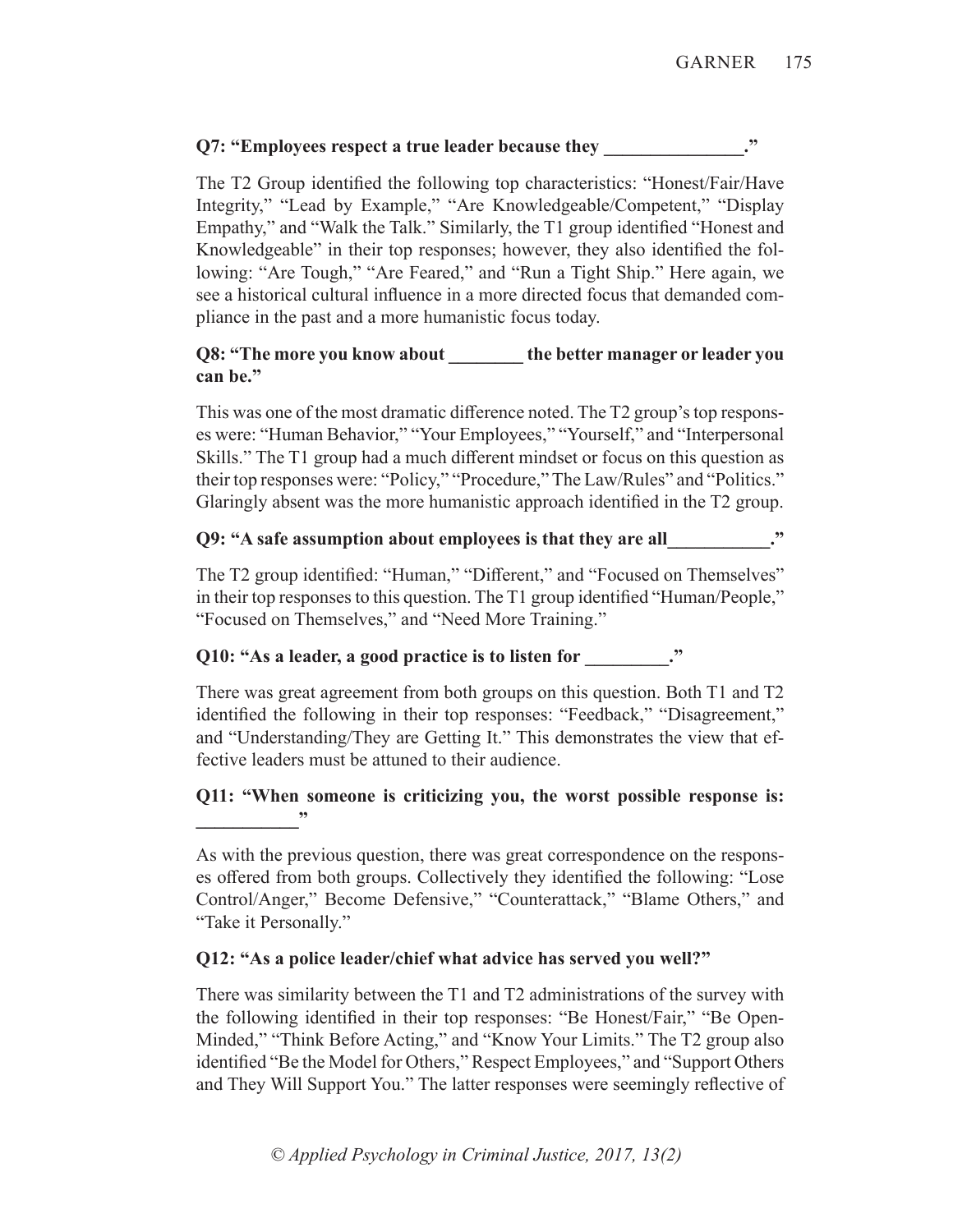a more positive focus on individual contributions and a leadership shift toward seeing employees as a valuable resource versus a commodity.

### **Q13: "As a police leader/chief what was the worst advice you received?"**

There was a great deal of overlap with this question as well. Top responses from both groups included: "Your are the Boss/In Charge," "Don't Trust Employees," "Make Your Own Decisions-Don't Seek Advice," "Never Change Your Mindsit's a Sign of Weakness," "Treat Everyone the Same," "Focus on Discipline," and "Never Be Friends with an Employee." The advice here was likely passed down from those who previously served in leadership/management roles and may be reflective of the style and approach to leadership that existed in the past.

## **Q14: "What are the biggest mistakes that police leaders/chiefs make when it comes to discipline?"**

This is a general question rather than one focused on personal experience. Again, there was wide agreement in the responses from both groups. High on the list were: "Lack of Consistency (Deed & Reaction)," "Overreacting," "Jumping to Conclusions," "Criticizing / Embarrassing Others (in front of peers)," "Focus on Punitive rather than Corrective," and "Leniency."

## **Q15: "What do you know now that you wished you knew before becoming a police leader/chief?"**

The responses from both groups included: "How political the job is (and everything);" "The importance of communication and interpersonal skills;" "Better management/Leadership skills–more knowledge and training;" "How to better deal with criticism;" "The stress, the pressure, the hours;" "How to better delegate"; and "The Importance of Knowing When to speak and when to remain quiet."

#### **DISCUSSION**

The ability to examine leadership attitudes from a group of Police Executives and the opportunity to compare those to a similar sample of Police Executives from three decades earlier is unique. Though the questionnaire might have been better refined for the current administration, the ability to gain insight from administering a 30-year-old survey to a similar group of individuals serving in the role of a Police Executive/Police Chief was valuable. This process allowed the capture of both the current experience of these executive, as well as some indications as to how the climate of police leadership may have changed over the past three decades.

There was great agreement with a number of the questions. The valued characteristics and qualities associated with strong leaders found that "Honesty" was the most important for both groups. Both also identified "Competence" and "Vision." The current sample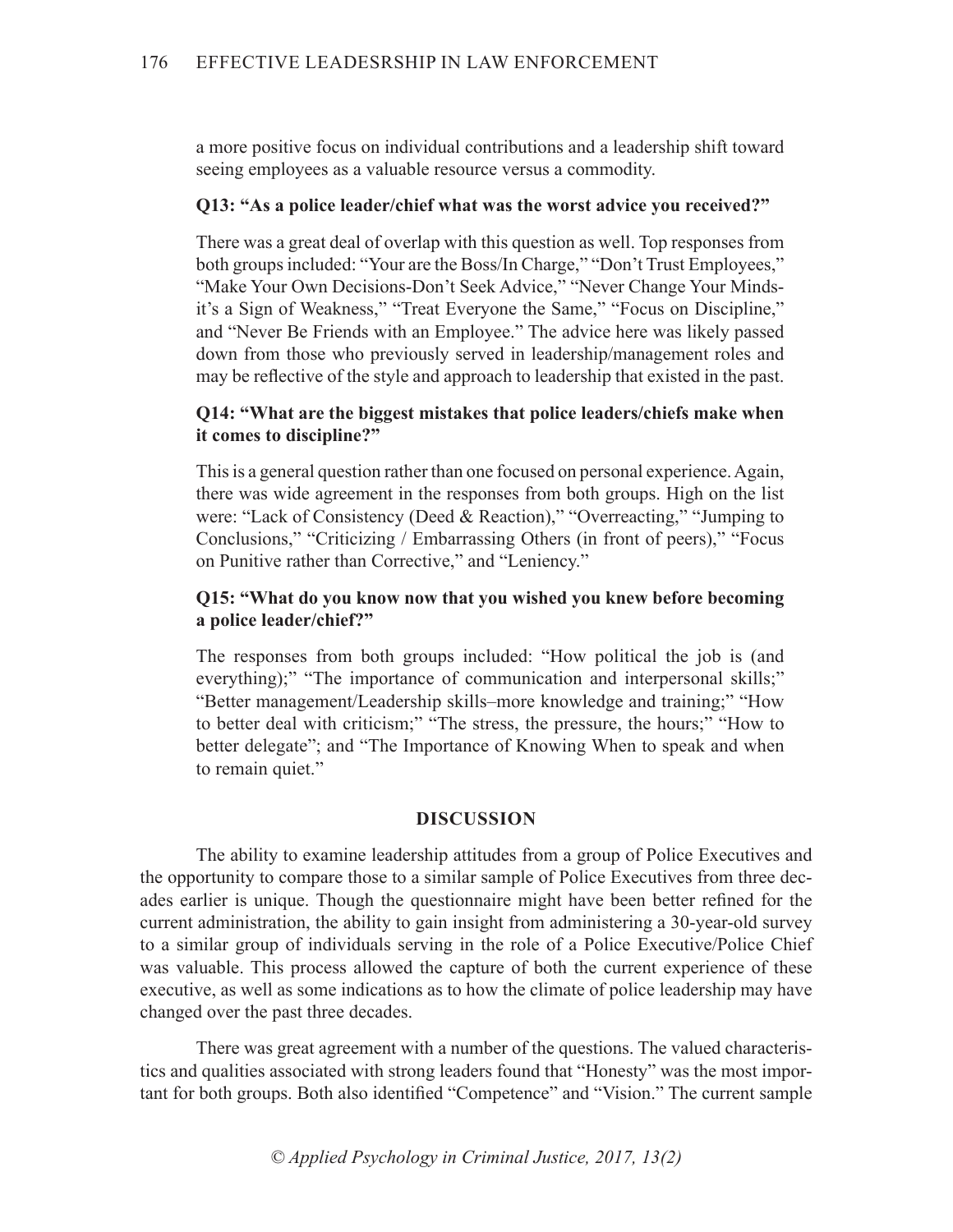(T2) rounded out their responses with traits of "Compassion" and "Inspiration;" whereas three decades ago the focus was "Fairness" and "Courage." This may suggest a greater emphasis today on the humanistic focus in leadership (Dinh, et al., 2014).

When looking at the skills question (Q3), it is noted that "Communication" was at the top of both lists. In fact, this has been found in several other examinations (Dantzker, 1996; Krimmel & Lindenmuth, 2001; Kuykendall & Unsinger, 1982) of necessary leadership skills more generally. Delegation was also mentioned by both groups and has been one of the most often cited training needs in surveys of criminal justice practitioners (Garner 2014).

The question addressing how one handles adversity (Q4) finds a difference between these two groups. In the past  $(T1)$  the focus seems to be on taking action and responding assertively or quickly. The T2 group offered more reflective responses, suggesting it was best to remain calm, stay positive, and seek input. Similarly, with the question related to improving teamwork (Q5), the current respondents identified that it was important to seek input, meet with groups, and give credit and praise. Consistent with the findings of Kuykendall and Unsinger (1982), the T1 group from the 1980's had responses that were more focused on taking charge and being directive. The environment of that time suggested that delegating or soliciting too much input was a risky venture and leaders of the day were cautioned to avoid oversubscribing to these type of practices (Burns & Shuman, 1988).

Thought the item dealing with effectively explaining a concept (Q6) found agreement from both groups, the question regarding why employees respect a true leader  $(Q7)$ seems to offer a differing historical context. Both groups had similar responses related to "honesty" and "competence;" however, the T2 group of today offered that "empathy" and "walking the talk," best explained how a leader earned respect. In the T1 group, the focus turned to more directive behaviors such as "being tough," "being feared", and "running a tight ship'" The leadership culture of the day was more directive….and the emergence of litigation concerns highlighted the need for tight control (Rowe, 2006; Schafer, 2010; Stamper, 1992).

One of the most dramatic differences was found in the item asking, "The more you know about the better manger or leader you can be" (Q8). TheT2 group's top responses centered on a humanistic approach to leadership with answers such as "Human Behavior," Your Employees," "Interpersonal skills," or "Yourself." By contrast, those in police executive roles three decades ago were more focused on knowing the rules, procedures, and policies. This was an administrative orientation that was popular at this time that emphasized the need for control in order to be effective (Rainguet & Dodge, 2001; Rost, 1991; Stamper, 1992).

Many of the remaining questions (Q9, 10, 11, 12) found strong correspondence between the groups and questions Q12-Q15 were more general experience question items (What served you best? worst? etc.) Strikingly, the Q15 question dealing with what the chiefs wished they had known before becoming a police chief or law enforcement executive found near perfect agreement between the groups. Regardless of the decade in which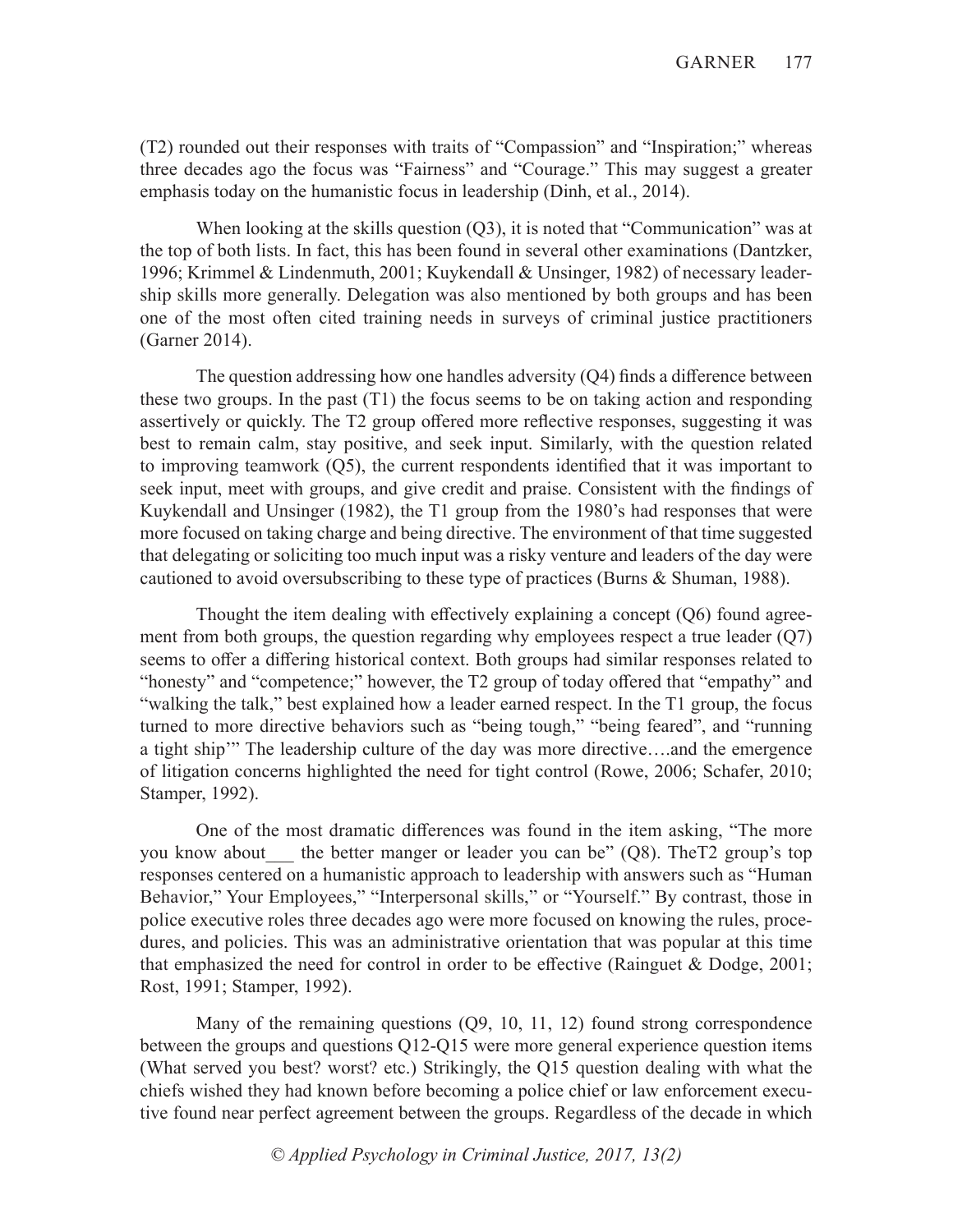police leadership was occurring, there was a desire to be a better communicators, to better understanding the pervasiveness of politics in the job, to have a greater understanding of the stress involved in the position, and the desire to have had more leadership-specific training and knowledge before assuming their leadership role.

The ability to utilize a questionnaire that was administered to a group of individuals serving in the role of police executive/chief in the 1980's provides an opportunity to examine some of the changes in leadership style, philosophy, and practice. The present study allowed a glimpse of the environment in police leadership today as compared with police leadership occurring three decades ago. The most obvious difference seems to be a recent managerial movement to a more humanistic approach. Leaders in the past were likely worried about losing control in a changing leadership landscape and the emergence of increased cases of complaint and litigation that defined the period. Additionally, attitudes toward employees during this time saw them more as a collective resource rather than individual contributors. Today's leaders have been exposed to these dynamics for their entire careers; they have always known a world of litigation and lawsuit. They have emerged in policing during a time when the public trust in effective policing has not been as strong as in times past. As evidenced from this study, current police executives and leaders have embraced a more employee-centric focus and developed a more humanistic approach in their leadership style. With regard to preparation for their leadership role, the findings here suggest a consistent message that spans three decades. Police leaders need to be better prepared for this dynamic position (Rainguet & Dodge, 2001). Police chief "survival" courses would do well to profit from this information and ensure that topics such as communication effectiveness, the challenges of politics, general leadership theory and application, and stress/criticism management be a part of their curriculum.

#### **REFERENCES**

- Bass, B. M. (1990). *Bass and Stogill's handbook of leadership: Theory, research and application* (3rd ed.) New York: Free Press
- Bass, B. M. (1999). Two Decades of Research and Development in Transformational Leadership. *European Journal of Work and Organizational Psychology, 8*(1), 9-32. doi: 10.1080/135943299398410
- Burns, G.H. and Shuman, I.G. (1988), "Police managers' perception of organizational leadership styles", *Public Personnel Management, 17*(2), pp. 145-157.
- Conger, J. A. (2004). Developing leadership capability: What's inside the black box? *Academy of Management Executive, 18*(3), 136-2004. doi: 0.5465/AME.2004.14776188
- Conger, J. (2013). Mind the gaps: What limits the impact of leadership education. *Journal of Leadership Studies, 6*(4), 77-83. doi: 10.1002/jls.21270
- Day, D. V. (2001). Leadership development: A review in context. *Leadership Quarterly, 11*(4), 581-613.
- Dantzker, M. (1996). The position of municipal police chief: An examination of selection criteria and requisite skills. *Police Studies, 19*(1), 1-17.
- Dinh, J. E., Lord, R. G., Gardner, W. L., Meuser, J. D., Liden, R. C., & Hu, J. (2014). Leadership theory and research in the new millennium: Current theoretical trends and changing perspectives. *The Leadership Quarterly, 25*(1), 36-62. doi: 10.1016/j.leaqua.2013.11.005
- Garner, R. (1988). Effective police leaders: Traits, skills, and practices. *Minding the Badge: Houston-Harris County Mental Health Association*; Fall 1988.
- Garner, R. (2009). The Leadership Paradox. *SWJLE, 10*(2).